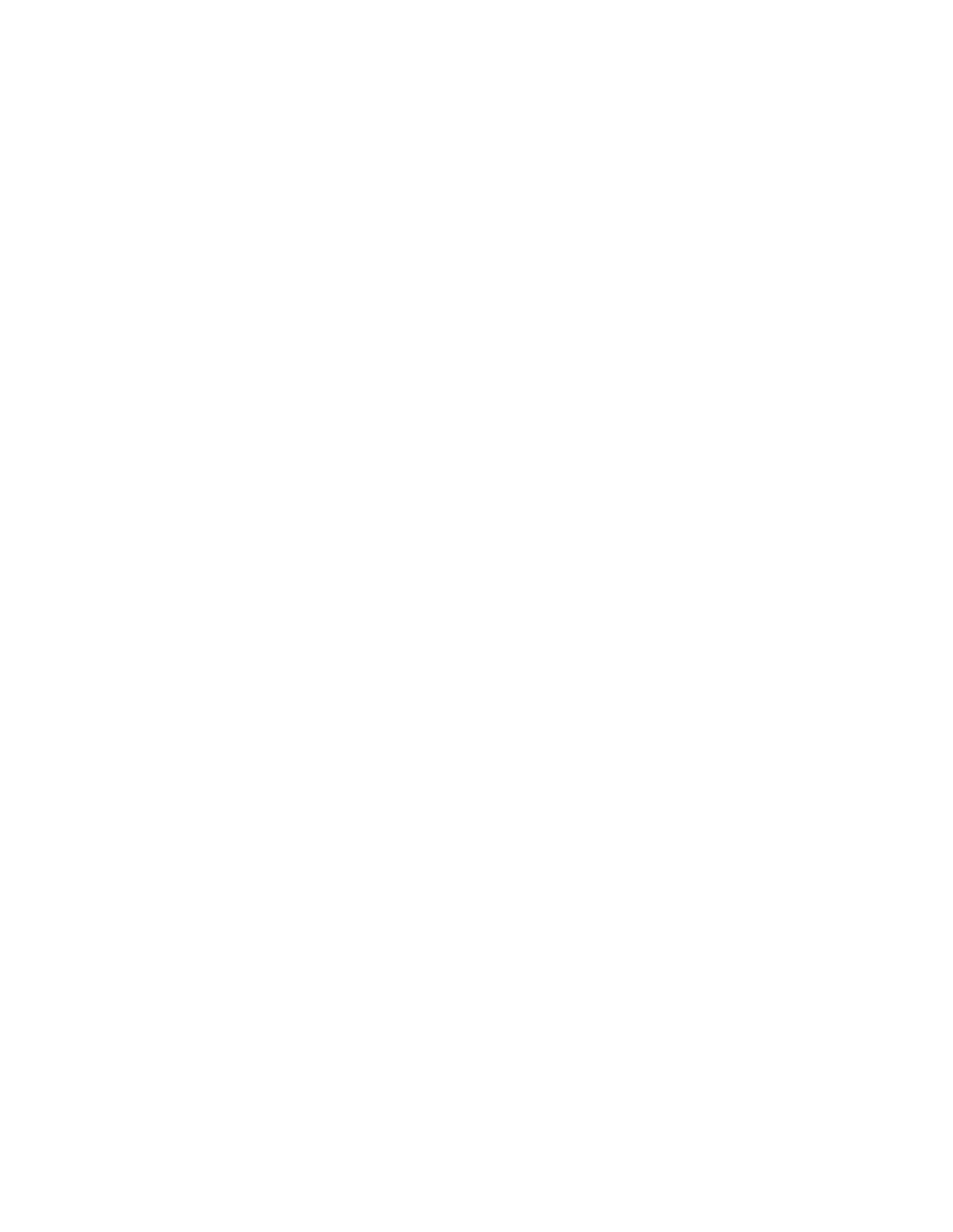## **BURKE, Justice.**

[¶1] Michael Patterson claims that the sentence he is serving for a conviction of accessory to second degree murder is illegal. We agree. We will reverse the district court's decision and remand for resentencing.

#### *ISSUE*

[¶2] Mr. Patterson presents a single issue: Did the district court err by reinstituting an illegal sentence? The State raises a different issue: Is Mr. Patterson's claim barred from review under the doctrine of *res judicata*?

## *FACTS*

[¶3] Mr. Patterson was convicted in 2006 as an accessory before the fact to second degree murder. Wyo. Stat. Ann. § 6-2-104 (LexisNexis 2005) imposes a minimum sentence of 20 years for this crime. During the sentencing hearing, the State asked for a sentence of 20-25 years, while the defense argued for probation. Citing the statutory minimum sentence, the district court said, "I feel my hands are somewhat tied," and imposed a sentence of 20-22 years. A written Judgment and Sentence was entered on August 24, 2006.

[¶4] Less than a month later, the State filed a "Motion for Correction of Sentence" in Mr. Patterson's case. The motion cited Wyo. Stat. Ann. § 7-13-201, which requires that the minimum sentence be no greater than 90% of the maximum. It asked to change the original sentence of 20-22 years to a sentence of 240-267 months, adding three months to the maximum sentence. The district court granted the motion the day after it was filed, and imposed a new sentence of 240-267 months.

[¶5] The State's motion did not include a certificate of service. Handwriting at the bottom of the district court's order suggests that a copy was sent to Mr. Patterson's trial counsel. However, the next document in the record is a copy of the order stapled to an envelope addressed to Mr. Patterson's trial counsel. The envelope is stamped "NOT DELIVERABLE AS ADDRESSED UNABLE TO FORWARD RETURN TO WRITER." Mr. Patterson's trial counsel had moved to withdraw as counsel by this time, and indicated that the appeal would be handled by the Public Defender's Office. There is, however, no indication that either the motion or the order was sent to the Public Defender.

[¶6] Approximately a year and a half after Mr. Patterson was sentenced, the Defender Aid Program of the University of Wyoming Law School filed a motion to reduce his sentence. The motion cited Mr. Patterson's lack of prior criminal history and his exemplary behavior in prison. The motion requested that the remainder of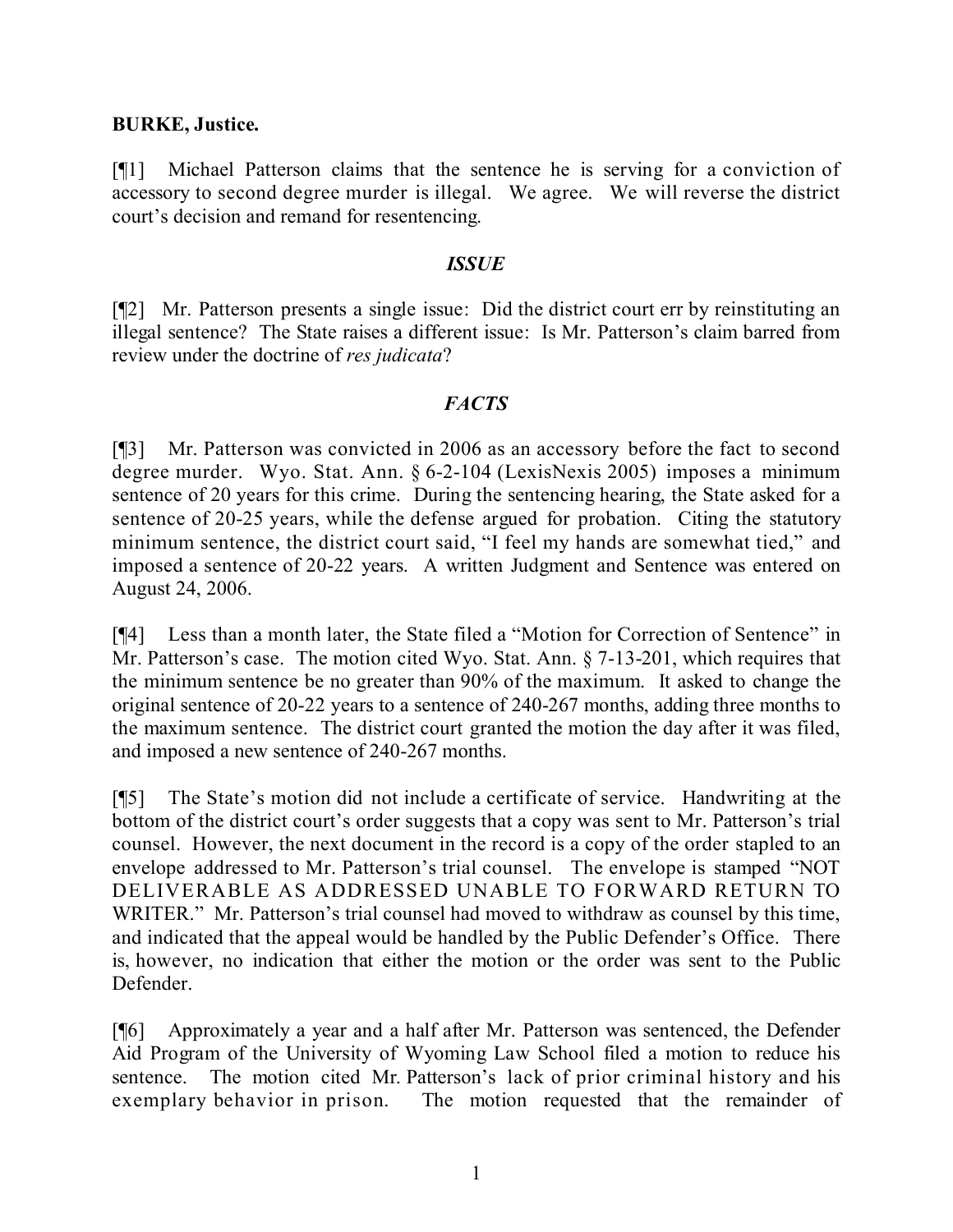Mr. Patterson's 20-22 year sentence be suspended in favor of probation. On the basis that more than a year had passed since sentencing, the district court denied the motion as untimely under W.R.Cr.P. 35(b).

[¶7] Approximately one year later, the Defender Aid Program filed another motion to reduce Mr. Patterson's sentence. It presented essentially the same arguments as the first motion, and again asked to suspend the remainder of Mr. Patterson's 20-22 year sentence in favor of probation. By this time, the district court judge who originally sentenced Mr. Patterson had left the bench. The new district court judge found that this motion was timely because it was filed less than one year after the Supreme Court's decision in Mr. Patterson's appeal, *Patterson v. State*, 2008 WY 33, 179 P.3d 863 (Wyo. 2008). The district court nonetheless denied the motion to reduce Mr. Patterson's sentence.

[¶8] A year and a half later, Mr. Patterson filed a *pro se* Motion to Correct Illegal Sentence. He contended that a sentence of 20-22 years was illegal because it violated the requirement of Wyo. Stat. Ann. § 7-13-201 that the minimum be no more than 90% of the maximum. He asserted that his sentence could not be legally increased after he had begun serving it, and proposed a new sentence of 19-22 years.

[¶9] Four months later, Mr. Patterson filed an Amended Motion to Correct Illegal Sentence. All of the previous post-sentencing pleadings filed by or on behalf of Mr. Patterson had recited that his sentence was 20-22 years. This amended motion was the first to recognize that his sentence had been increased to 240-267 months. Mr. Patterson argued that the increase in his sentence violated his rights against double jeopardy, and further, violated his rights to due process because the sentence was increased without notice to him and without an opportunity for a hearing.

[¶10] The Public Defender's Office was appointed to represent Mr. Patterson, and it filed a supplemental motion and brief on his behalf. This motion presented essentially the same arguments as Mr. Patterson, but added that when the district court originally sentenced Mr. Patterson, it failed to state that it had considered probation as a potential sentence. The motion asserted that this violated the rule announced in *Trumbull v. State*, 2009 WY 103, ¶ 16, 214 P.3d 978, 982 (Wyo. 2009).

[¶11] After a hearing, the district court set aside the previous order increasing Mr. Patterson's sentence from 20-22 years to 240-267 months, and reinstated the original sentence of 20-22 years. Although the written order does not explain the decision, the district court provided an oral explanation during the hearing:

> I think that the order correcting sentence to increase Mr. Patterson's sentence [by] three months was absolutely improper. I don't think that there is any justification for that whatsoever. You can't just on a motion enter a corrected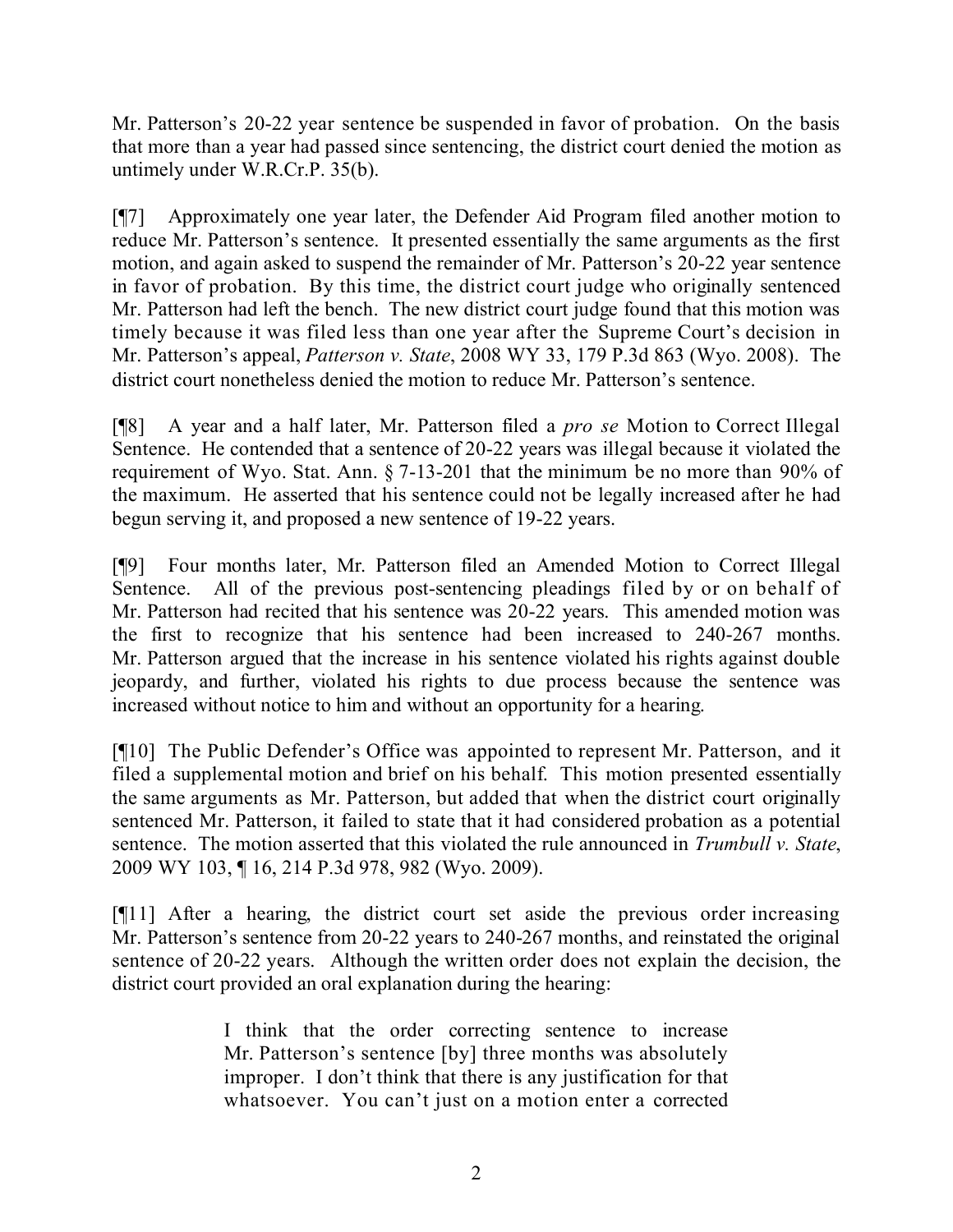sentence and increase someone's period of incarceration for all kinds of reasons: Due process concerns, double jeopardy, et cetera.

Now, the way it was done is what concerns me the most at this point in time; but I think it is void. And I think that particular order just has to be set aside. So then I think that drops you back to the 20- to 22-year sentence which he originally imposed.

The district court acknowledged that this original sentence was technically illegal because the minimum exceeded 90% of the maximum. It noted, however, that the minimum sentence was only "90.09 percent rather than 90 or less" of the maximum sentence. The district court characterized this as a "small deviation," and concluded that "the original sentence was not illegal because it substantially complied" with the statute. Mr. Patterson appealed the district court's order.

# *STANDARD OF REVIEW*

[¶12] We apply the standard of review set forth in *Endris v. State*, 2010 WY 73, ¶ 13, 233 P.3d 578, 581 (Wyo. 2010), quoting from *Jackson v. State*, 2009 WY 82, ¶ 6, 209 P.3d 897, 898-99 (Wyo. 2009):

> Sentencing decisions are normally within the discretion of the trial court. *Bitz v. State*, 2003 WY 140, ¶ 7, 78 P.3d 257, 259 (Wyo. 2003). "Such discretion is limited, however, inasmuch as a court may not enter an illegal sentence. A sentence is illegal if it violates the constitution or other law." *In re CT*, 2006 WY 101, ¶ 8, 140 P.3d 643, 646 (Wyo. 2006) (internal case citation omitted). Whether a sentence is illegal is a question of law, which we review *de novo*. *Manes v. State*, 2007 WY 6, ¶ 7, 150 P.3d 179, 181 (Wyo. 2007).

#### *DISCUSSION*

[¶13] There are two distinct parts of the district court's order now under review. First is its setting aside of Mr. Patterson's second sentence of 240-267 months. Second is its reimposition of a sentence of 20-22 years. We will address each part in turn.

[¶14] The order increasing Mr. Patterson's sentence from 20-22 years to 240-267 months was entered without notice to Mr. Patterson, and without an opportunity for him to be heard.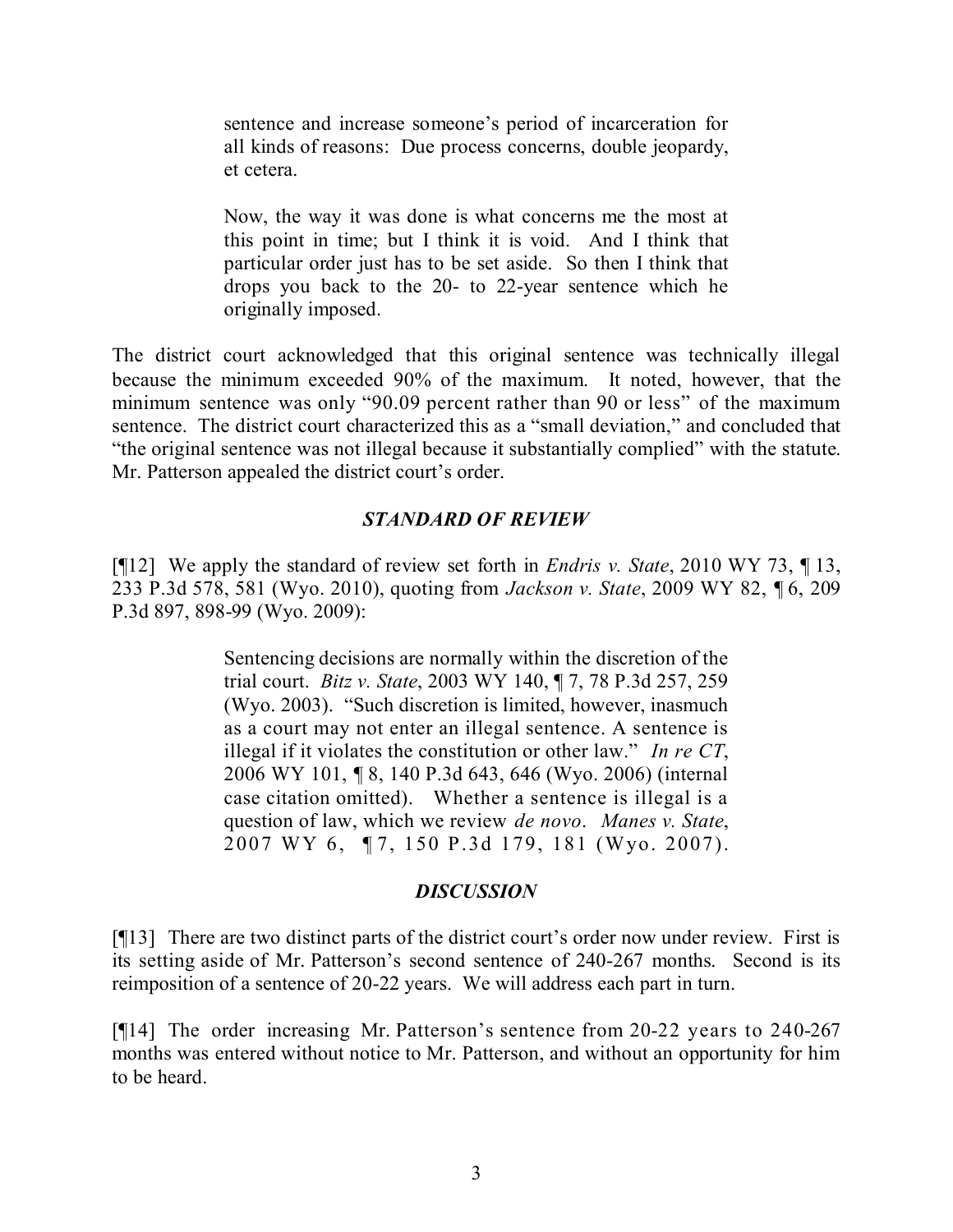Both the United States and Wyoming constitutions provide that no person may be deprived of life, liberty, or property without due process of law. U.S. Const. amend. XIV,  $\S$  1; Wyo. Const. art. 1,  $\S 6$ . To be constitutionally valid, the court issuing the order must have acted in a manner consistent with due process. Due process requires that the litigants be afforded both notice and a meaningful opportunity to be heard. *Murray v. Murray*, 894 P.2d 607, 608 (Wyo. 1995) (*citing Sandstrom v. Sandstrom*, 880 P.2d 103, 106 (Wyo. 1994)).

*Joyner v. State*, 2002 WY 174, ¶ 9, 58 P.3d 331, 335 (Wyo. 2002).

[¶15] The record in this case makes it plain that Mr. Patterson did not receive notice of the State's motion to change his sentence. The State's motion did not include a certificate of service. There is no indication that it was served on Mr. Patterson, his trial counsel (who had already filed a motion to withdraw), or the Public Defender's Office (which represented Mr. Patterson on appeal). Although there was an attempt to serve the order on Mr. Patterson's trial counsel, that attempt failed. Furthermore, the district court granted the State's motion one day after it was filed, without holding a hearing. Even if Mr. Patterson or one of his counsel had received notice of the motion, there was no meaningful opportunity for him to be heard in response to the motion.

[¶16] A sentence is illegal if it violates the constitution. *In re CT*, ¶ 8, 140 P.3d at 646. Mr. Patterson's sentence of 240-267 months was illegal because it was imposed without notice or an opportunity for hearing.<sup>1</sup> The district court was correct in setting it aside. *See Endris*, ¶ 22, 233 P.3d at 583.

[¶17] The second part of the district court's order is its reinstatement of the original sentence of 20-22 years. Wyo. Stat. Ann. § 7-13-201 provides as follows:

> Except where a term of life is required by law, or as otherwise provided by W.S. 7-13-101, when a person is sentenced for the commission of a felony, the court imposing the sentence shall not fix a definite term of imprisonment but shall establish a maximum and minimum term within the limits

 $1$  Mr. Patterson also asserts a violation of his rights against double jeopardy because the sentence was increased after he had already begun serving it. We recently rejected this same argument in *Moronese v. State*, 2012 WY 34, 271 P.3d 1011 (Wyo. 2012), and decline to reconsider it now.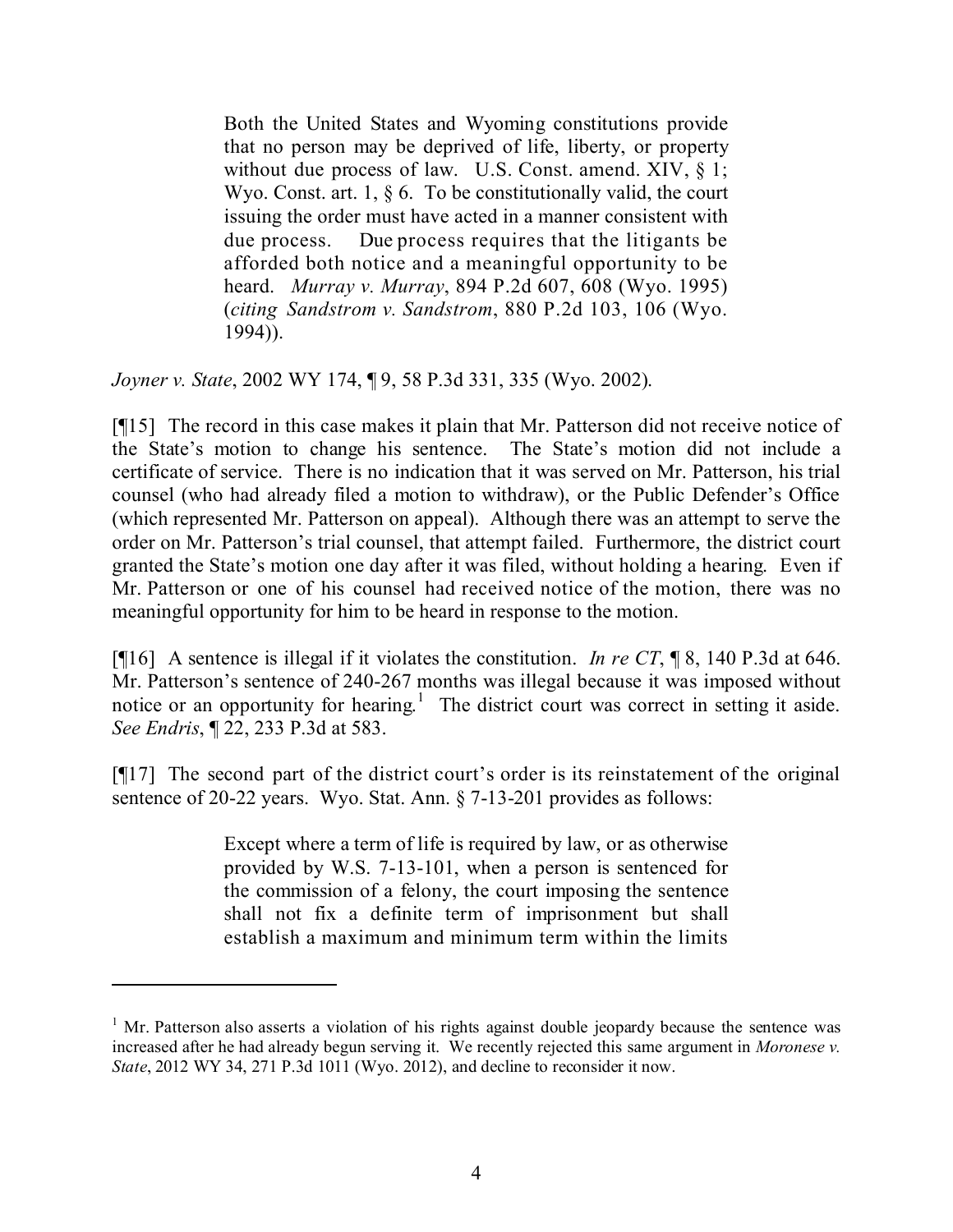authorized for the statute violated. The maximum term shall not be greater than the maximum provided by law for the statute violated, and the minimum term shall not be less than the minimum provided by law for the statute violated, nor greater than ninety percent (90%) of the maximum term imposed.

Mr. Patterson's minimum term of 20 years is greater than ninety percent of his maximum term of 22 years. This violates the statute, and the sentence is illegal. *In re CT*, ¶ 8, 140 P.3d at 646.

[¶18] The district court reasoned that Mr. Patterson's sentence "substantially complied" with the statute because 20 years is "90.09 percent" of 22 years, just barely exceeding the statute's ninety percent mandate. However, the statute is clear and unambiguous, and "we are bound by the plain language of the statute." *Plymale v. Donnelly*, 2007 WY 77, ¶ 25, 157 P.3d 933, 939 (Wyo. 2007). Because Mr. Patterson's sentence of 20-22 years does not comply with the statute, it must be set aside.

[¶19] We have set aside the sentence of 240-267 months because it was imposed without notice or opportunity for hearing. We have also rejected the 20-22 year sentence as contrary to Wyo. Stat. Ann. § 7-13-201. There remains no valid sentence in Mr. Patterson's case, and we must therefore remand to the district court so that Mr. Patterson may be sentenced anew.

[¶20] Mr. Patterson also contends on appeal that the district court's original sentencing order did not state that probation was considered. He claims that this was contrary to the requirement set forth in *Trumbull*, ¶ 16, 214 P.3d at 982:

> The rule we adopt today requires that the district court meaningfully adhere to the requirement that probation be considered as an alternative sentence in accordance with the governing rule and our many precedents on that subject (excepting cases punishable by death, life without parole, or a life sentence). Failure to express that plainly in the written sentence will result in reversal of the sentence.

Because we have already determined that Mr. Patterson's original sentence was illegal, we do not need to resolve this contention. We mention it only to point out that the *Trumbull* rule will apply when Mr. Patterson is resentenced. We also observe that Mr. Patterson remains subject to the minimum twenty-year sentence mandated by Wyo.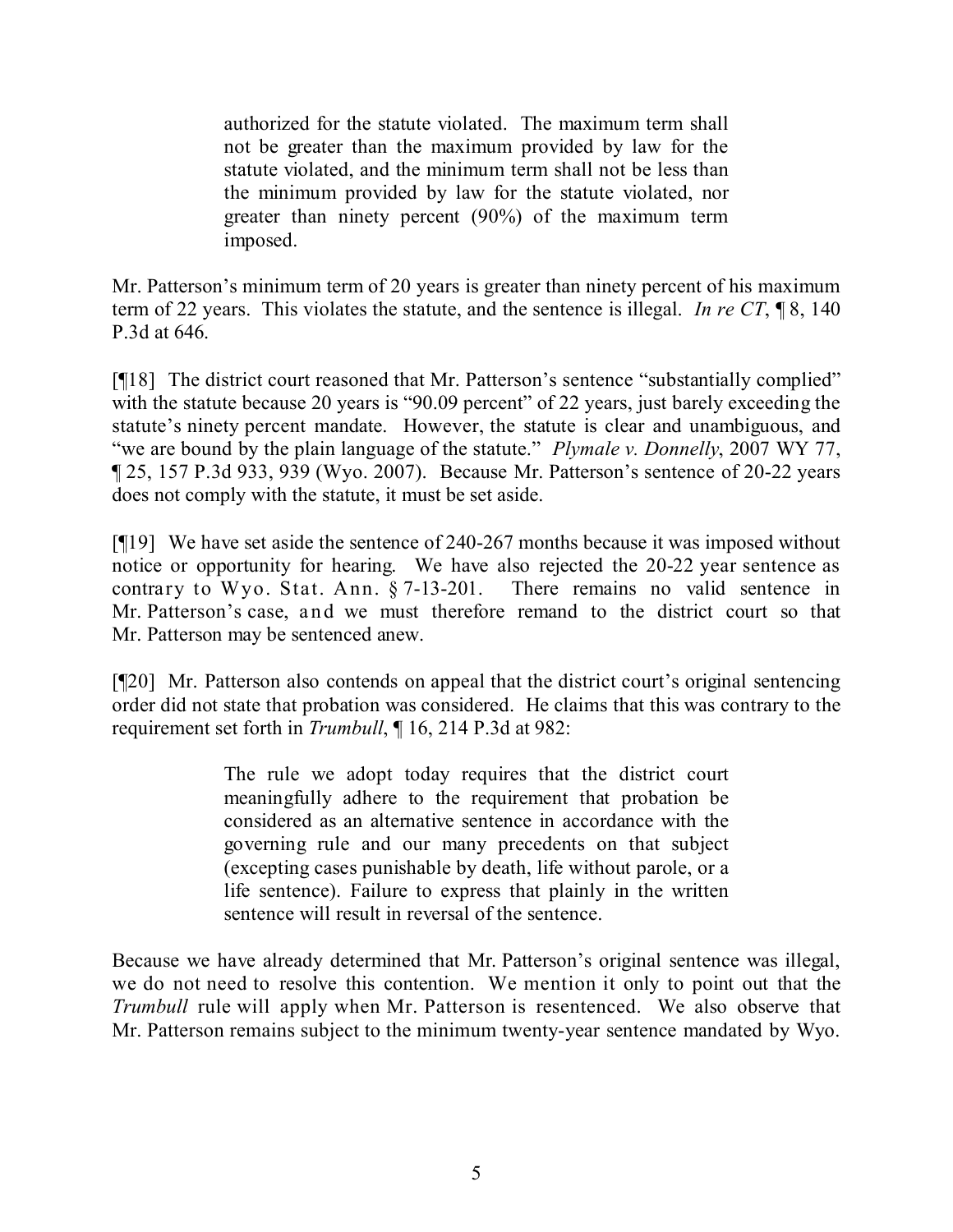Stat. Ann. § 6-2-104, but that Wyo. Stat. Ann. § 7-13-302 allows probation in all cases "except crimes punishable by death or life imprisonment."<sup>2</sup> On resentencing, the district court may consider probation for Mr. Patterson, and under *Trumbull*, must state that it has done so.

[¶21] Finally, we turn to the State's position in this case. The State does not dispute that Mr. Patterson's original sentence of 20-22 years was illegal. In fact, the State cited noncompliance with Wyo. Stat. Ann. § 7-13-201 as the basis for its original motion to correct Mr. Patterson's sentence. The State also concedes that Mr. Patterson's second sentence was entered without notice or an opportunity for hearing. The State's sole contention on appeal is that *res judicata* precludes Mr. Patterson from challenging the legality of his sentence.

[¶22] The State recognizes that W.R.Cr.P. 35(a) allows a court to "correct an illegal sentence at any time." It asserts, however, that claims of an illegal sentence remain subject to the doctrine of *res judicata*.

> We have repeatedly held that claims brought pursuant to W.R.Cr.P. 35(a) are subject to the principles of *res judicata*. *McCarty v. State*, 929 P.2d 524, 525 (Wyo. 1996); *Lacey v. State*, 2003 WY 148, ¶ 11, 79 P.3d 493, 495 (Wyo. 2003); *Dolence v. State*, 2005 WY 27, ¶ 6, 107 P.3d 176, 178 (Wyo. 2005); *Amin v. State*, 2006 WY 84, ¶ 5, 138 P.3d 1143, 1144 (Wyo. 2006). We have also repeatedly held that the *res judicata* doctrine applies when a defendant could have raised such an issue in an earlier appeal or motion for sentence reduction but did not do so. *Hamill v. State*, 948 P.2d 1356, 1358-59 (Wyo. 1997); *Mead v. State*, 2 P.3d 564, 566 (Wyo. 2000); *Gould* [*v. State*, 2006 WY 157], ¶ 16, 151 P.3d [261,] 266 [(Wyo. 2006)].

*McDaniel* [*v. State*,] 2007 WY 125, ¶ 9, 163 P.3d [836,] 838  $[(Wvo, 2007)]$ . If a party fails to "show good cause why the issue was not raised at an earlier opportunity, the court may

<sup>2</sup> We have held "that probation may be granted for crimes which have a *minimum* term of less than life imprisonment." *State v. Knapp*, 739 P.2d 1229, 1230 (Wyo. 1987) (emphasis added). Although the maximum penalty for second degree murder is life imprisonment, the minimum term is twenty years, so a person convicted of second degree murder is eligible for probation.